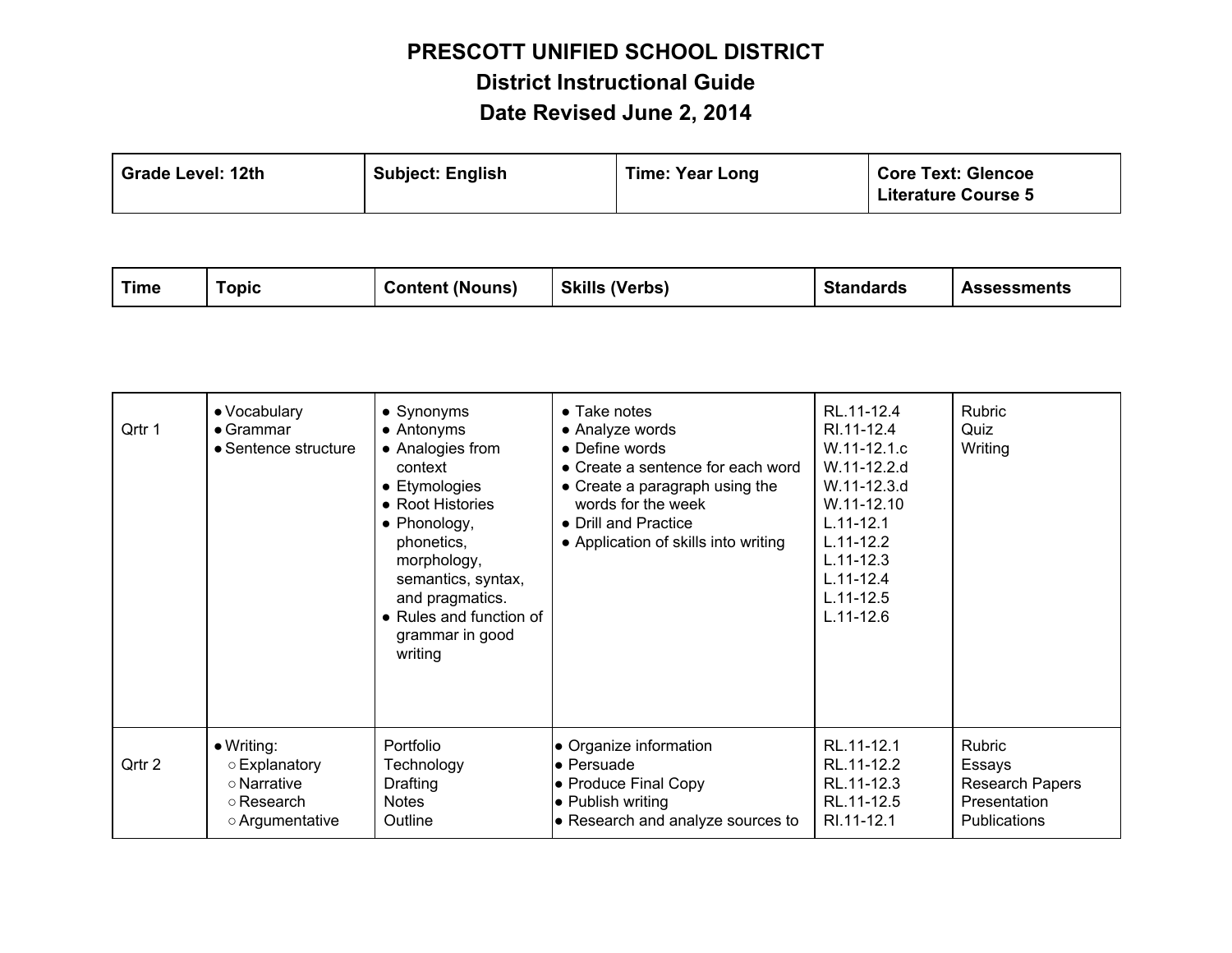| Grade Level: 12th | <b>Subject: English</b> | <b>Time: Year Long</b> | <b>Core Text: Glencoe</b><br><b>Literature Course 5</b> |
|-------------------|-------------------------|------------------------|---------------------------------------------------------|
|-------------------|-------------------------|------------------------|---------------------------------------------------------|

| <b>Time</b> | <b>Topic</b> | <b>Content (Nouns)</b>                                                                                                                                                                                                                                                                                                                                                                                                                                                             | <b>Skills (Verbs)</b>                                                                                                                                                                                                                                                                                                                                                                                                                                                                                                                                                                                                                                                                                                                                                        | <b>Standards</b>                                                                                                                                                                                                                                                                                                                                                  | <b>Assessments</b> |
|-------------|--------------|------------------------------------------------------------------------------------------------------------------------------------------------------------------------------------------------------------------------------------------------------------------------------------------------------------------------------------------------------------------------------------------------------------------------------------------------------------------------------------|------------------------------------------------------------------------------------------------------------------------------------------------------------------------------------------------------------------------------------------------------------------------------------------------------------------------------------------------------------------------------------------------------------------------------------------------------------------------------------------------------------------------------------------------------------------------------------------------------------------------------------------------------------------------------------------------------------------------------------------------------------------------------|-------------------------------------------------------------------------------------------------------------------------------------------------------------------------------------------------------------------------------------------------------------------------------------------------------------------------------------------------------------------|--------------------|
|             |              |                                                                                                                                                                                                                                                                                                                                                                                                                                                                                    |                                                                                                                                                                                                                                                                                                                                                                                                                                                                                                                                                                                                                                                                                                                                                                              |                                                                                                                                                                                                                                                                                                                                                                   |                    |
|             |              | Bibliography /<br><b>Works Cited</b><br>Thesis statements<br><b>MLA Format</b><br>Introduction<br>Conclusion<br><b>Topic Sentences</b><br><b>Transitions</b><br><b>Revision</b><br>Editing<br>Reading selections<br>Persuasive Essay<br><b>Argumentative Essay</b><br><b>Descriptive Writing</b><br><b>Definition Essay</b><br>Process Essay<br>Journaling<br>Presentation<br>Research Paper<br>Compare / Contrast<br>Essay<br><b>Word Choice</b><br>Voice<br><b>Style</b><br>Tone | evaluate evidence<br>• Take notes on information<br>gathered<br>• Construct points into an outline to<br>support argument<br>• Review and revise drafts to<br>analyze and correct mistakes<br>• Read research paper to edit,<br>including detailed parenthetical<br>citations and proper works cited<br>• Publish and share writing products<br>$\bullet$ Present information in a dynamic<br>and creative way making use of<br>technology<br>• Read and analyze two selections<br>on the same topic<br>• Take notes while reading<br>• Identify similarities/differences<br>• Cite strong and thorough evidence<br>to support topic<br>• Write arguments to support claims<br>using valid reasoning and<br>research<br>• Convey complex ideas through<br>analytical writing | RI.11-12.2<br>RI.11-12.3<br>RI.11-12.6<br>RI.11-12.7<br>$W.11 - 12.1$<br>$W.11 - 12.2$<br>$W.11 - 12.3$<br>$W.11 - 12.4$<br>$W.11 - 12.5$<br>$W.11 - 12.6$<br>W.11-12.7<br>$W.11 - 12.8$<br>$W.11 - 12.9$<br>W.11-12.10<br>SL.11-12.2<br>SL.11-12.3<br>SL.11-12.4<br>SL.11-12.5<br>SL.11-12.6<br>$L.11 - 12.1$<br>$L.11 - 12.2$<br>$L.11 - 12.3$<br>$L.11 - 12.6$ |                    |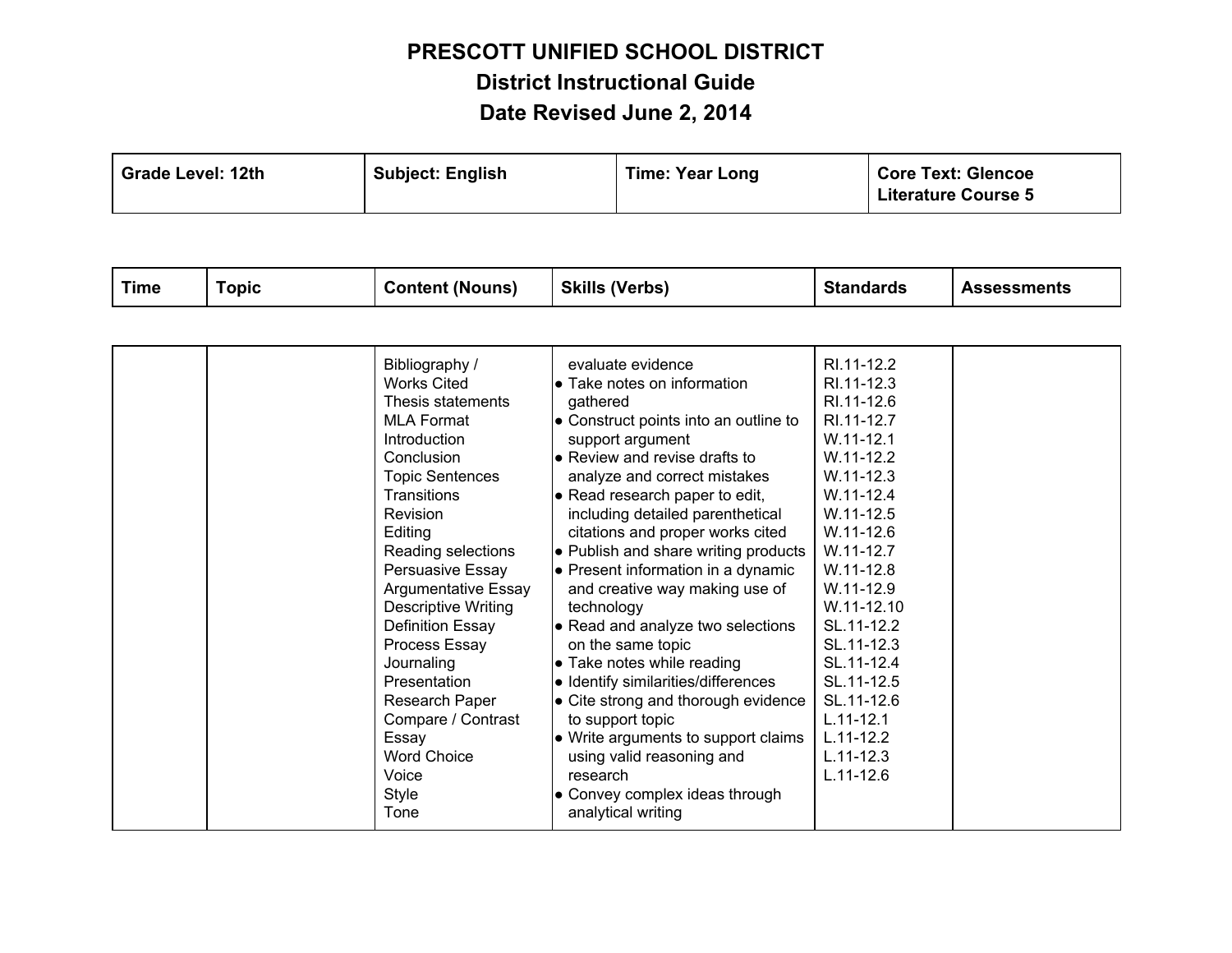| <b>Grade Level: 12th</b> | <b>Subject: English</b> | <b>Time: Year Long</b> | <b>Core Text: Glencoe</b><br><b>Literature Course 5</b> |
|--------------------------|-------------------------|------------------------|---------------------------------------------------------|
|--------------------------|-------------------------|------------------------|---------------------------------------------------------|

| <b>Time</b> | `opic | <b>Content (Nouns)</b> | (Verbs)<br><b>Skills</b> | <b>Standards</b> | <b>Assessments</b> |
|-------------|-------|------------------------|--------------------------|------------------|--------------------|
|-------------|-------|------------------------|--------------------------|------------------|--------------------|

|        |                      | <b>Ideas and Content</b><br>Organization                                                                                                                                      | • Develop writing using well-chosen<br>details and well-structured<br>sentences.                                                                                                                                                                                                                                                                              |                                                                                                                                                                                                                                                                      |                         |
|--------|----------------------|-------------------------------------------------------------------------------------------------------------------------------------------------------------------------------|---------------------------------------------------------------------------------------------------------------------------------------------------------------------------------------------------------------------------------------------------------------------------------------------------------------------------------------------------------------|----------------------------------------------------------------------------------------------------------------------------------------------------------------------------------------------------------------------------------------------------------------------|-------------------------|
|        | Speech/Debate        | • Impromptu speech<br>• Student presentation<br>• Informative Speech<br>• Persuasive speech<br>$\bullet$ Debate<br>$\bullet$ Rebuttal<br>• Visuals that include<br>technology | • Practice impromptu speech<br>• Discuss oral presentation skills<br>• Create a Visual Presentation<br>• Practice Visual presentation<br>• Present to class<br>• Participate in evaluating<br>classmates<br>• Analyze sources to produce a<br>presentation<br>• Generate speech drafts<br>• Edit speech drafts<br>• Perform speech/debate<br>• Recognize bias | RI 11-12.1<br>RI.11-12.5<br>RI.11-12.6<br>RI.11-12.7<br>$W.11 - 12.1$<br>W.11-12.4<br>$W.11-12.5$<br>W.11-12.6<br>$W.11-12.7$<br>$W.11 - 12.8$<br>$W.11 - 12.9$<br>SL.11-12.1<br>SL.11-12.2<br>SL.11-12.3<br>SL.11-12.4<br>SL.11-12.5<br>SL.11-12.6<br>$L.11 - 12.3$ |                         |
| Qrtr 3 | <b>Short Fiction</b> | • Literature<br>$\bullet$ Plot                                                                                                                                                | • Analyze a short story<br>• Write a 3-4 page Short Story                                                                                                                                                                                                                                                                                                     | RL.11-12.1<br>RL.11-12.2                                                                                                                                                                                                                                             | Rubric<br>• Short Story |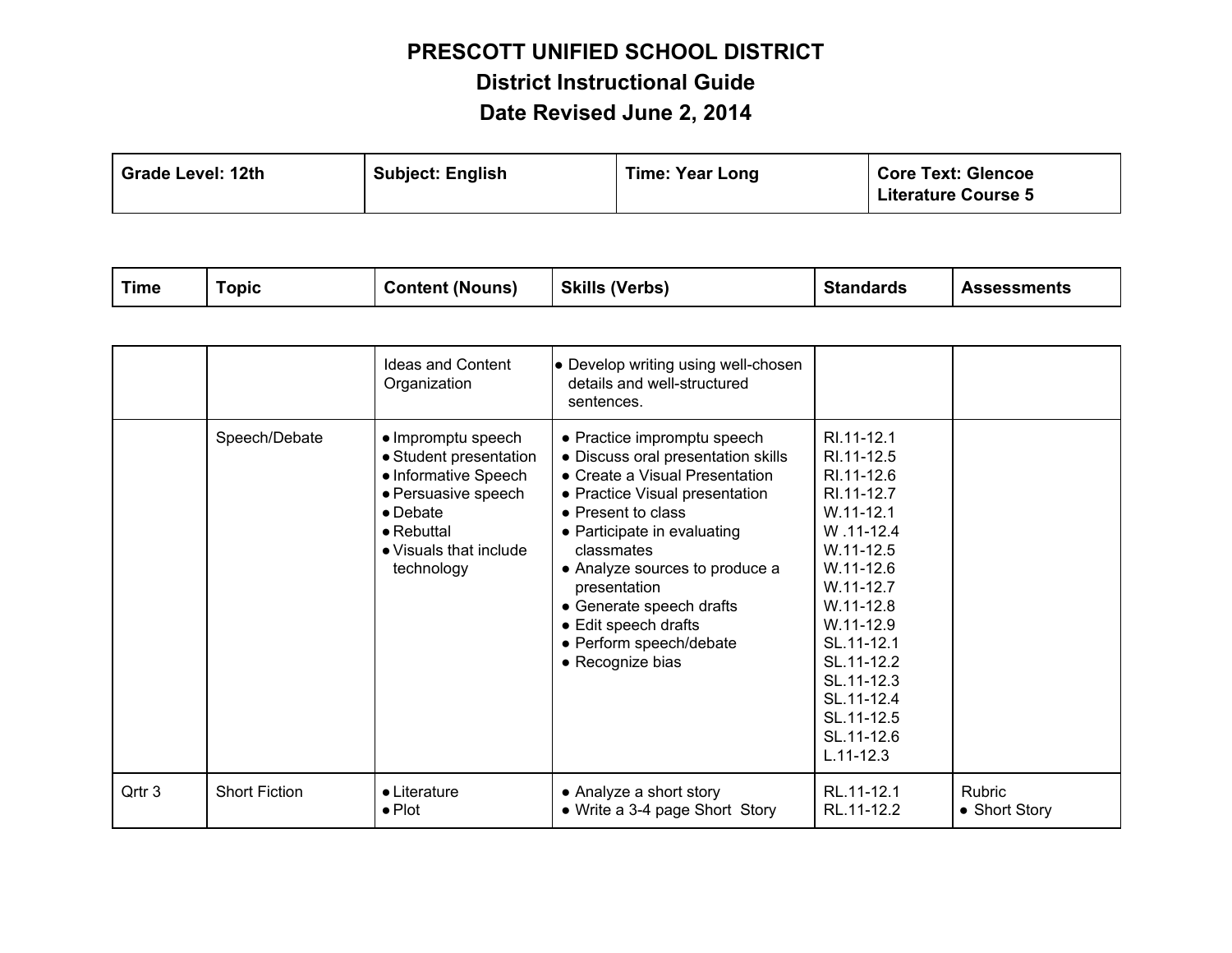| <b>Subject: English</b><br><b>Grade Level: 12th</b> | <b>Time: Year Long</b> | <b>Core Text: Glencoe</b><br><b>Literature Course 5</b> |
|-----------------------------------------------------|------------------------|---------------------------------------------------------|
|-----------------------------------------------------|------------------------|---------------------------------------------------------|

| <b>Time</b> | <b>Topic</b> | <b>Content (Nouns)</b>                                                                                      | <b>Skills (Verbs)</b>                                                                                                                                                                                                                                                                            | <b>Standards</b>                                                                                                                                                                                                                                                                         | <b>Assessments</b>                                                |
|-------------|--------------|-------------------------------------------------------------------------------------------------------------|--------------------------------------------------------------------------------------------------------------------------------------------------------------------------------------------------------------------------------------------------------------------------------------------------|------------------------------------------------------------------------------------------------------------------------------------------------------------------------------------------------------------------------------------------------------------------------------------------|-------------------------------------------------------------------|
|             |              |                                                                                                             |                                                                                                                                                                                                                                                                                                  |                                                                                                                                                                                                                                                                                          |                                                                   |
|             |              | • Character<br>• Point of view<br>$\bullet$ Irony<br>• Symbolism<br>• Text to Text, Self,<br>World          | • Annotate by reading with a pen in<br>hand:<br>• Write key ideas/main points in<br>the margins:<br>• Read with a dictionary in hand:<br>• Formulate relevant questions<br>• Apply the standards of critical<br>thinking to the text<br>• Prereading<br>• Apply knowledge to various<br>contexts | RL.11-12.3<br>RL.11-12.4<br>RL.11-12.5<br>RL.11-12.6<br>RL.11-12.7<br>RI.11-12.7<br>$W.11 - 12.1$<br>W.11.12.2<br>$W.11 - 12.4$<br>$W.11 - 12.5$<br>$W.11 - 12.9$<br>SL.11-12.1<br>SL.11-12.2<br>SL.11-12.3<br>SL.11-12.4<br>L.11.12.1<br>$L.11 - 12.2$<br>$L11 - 12.3$<br>$L.11 - 12.5$ | • Discussion<br>$\bullet$ Quiz                                    |
|             | Novel        | • Literary Elements<br>• Oral Presentation<br>• Literature analysis<br>• Character analysis<br>· Discussion | • Produce a project aligned with<br>ELA and technology standards<br>• Write an analysis<br>• Participate in group<br>· discussion/presentations                                                                                                                                                  | RL.11-12.2<br>RL.11-12.3<br>RL.11-12.4<br>RL.11-12.5<br>RL.11-12.6                                                                                                                                                                                                                       | $\bullet$ Rubric<br>• Quizzes<br>• Short Writing<br>• Assignments |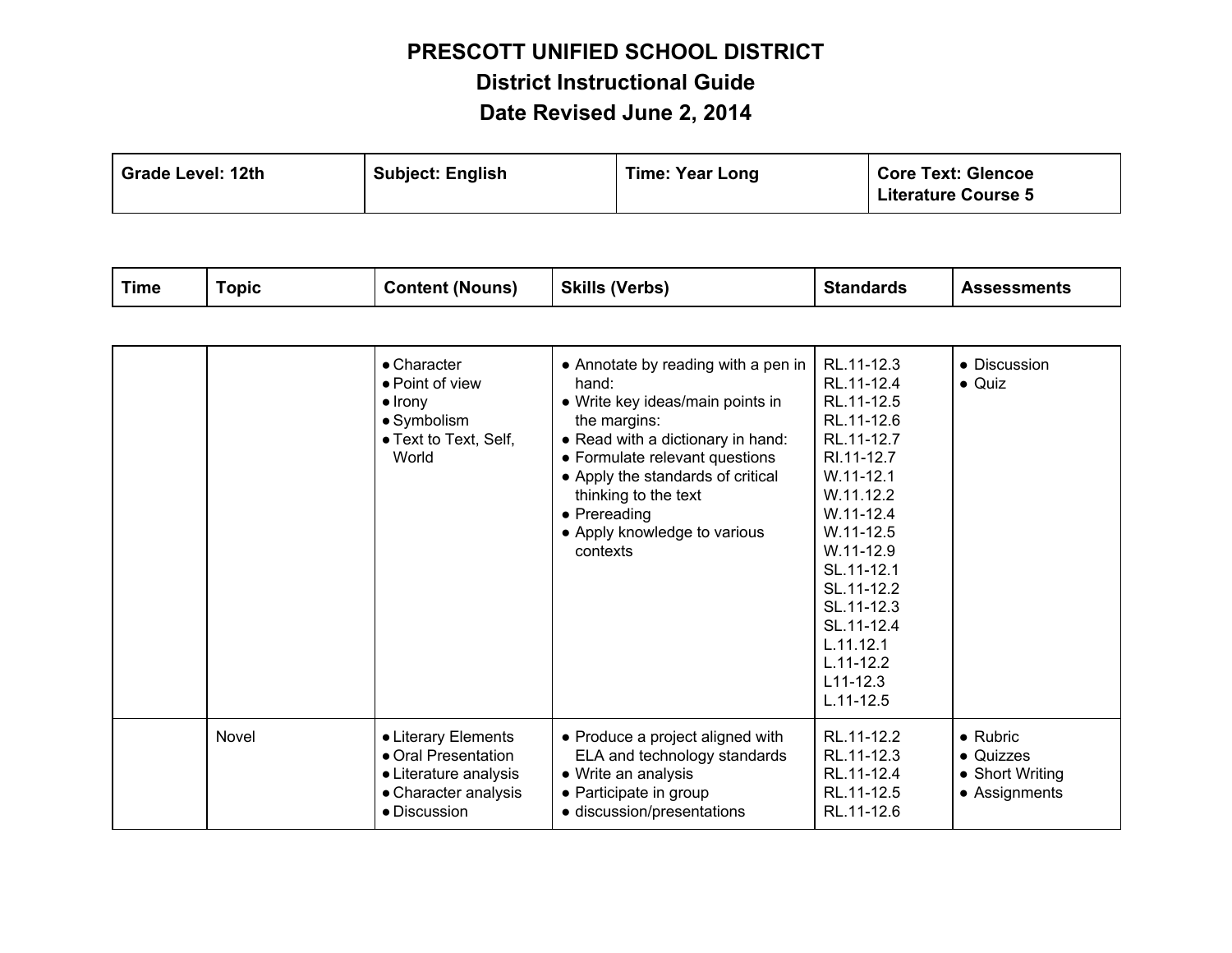| <b>Grade Level: 12th</b><br><b>Subject: English</b> | <b>Time: Year Long</b> | <b>Core Text: Glencoe</b><br><b>Literature Course 5</b> |
|-----------------------------------------------------|------------------------|---------------------------------------------------------|
|-----------------------------------------------------|------------------------|---------------------------------------------------------|

|  | <b>Time</b> | `opic | <b>Content (Nouns)</b> | <b>Skills (Verbs)</b> | <b>Standards</b> | <b>Assessments</b> |
|--|-------------|-------|------------------------|-----------------------|------------------|--------------------|
|--|-------------|-------|------------------------|-----------------------|------------------|--------------------|

|        | • Critical reading                                                                                                                                             | • Critically read a novel of choice<br>• Recognize an author's purpose<br>• Understand and identify tone and<br>persuasive elements                                                                                                                 | RL.11-12.7<br>RI.11-12.7<br>$W.11 - 12.1$<br>W.11.12.2<br>$W.11 - 12.4$<br>$W.11-12.5$<br>W.11-12.9<br>SL.11-12.1<br>SL.11-12.2<br>SL.11-12.3<br>SL.11-12.4<br>L.11.12.1<br>$L.11 - 12.2$<br>$L11 - 12.3$<br>$L.11 - 12.5$ |                                                                                                            |
|--------|----------------------------------------------------------------------------------------------------------------------------------------------------------------|-----------------------------------------------------------------------------------------------------------------------------------------------------------------------------------------------------------------------------------------------------|----------------------------------------------------------------------------------------------------------------------------------------------------------------------------------------------------------------------------|------------------------------------------------------------------------------------------------------------|
| Poetry | $\bullet$ Poetry<br>• Figurative language<br>• Allegory<br>• Alliteration<br>• Assonance<br>• Denotation<br>• Connotation<br>• Diction/Word Order<br>• Imagery | • Compose poems in varied styles<br>and forms<br>• Explicate poetry<br>• Read poetry aloud, projecting its<br>meaning<br>• Apply knowledge of literary<br>elements of poetry<br>• Discuss poetry and its relevance<br>to: song lyrics, Shakespeare, | RL.11-12.2<br>RL.11-12.3<br>RL.11-12.4<br>RL.11-12.5<br>RL.11-12.6<br>RL.11-12.7<br>RI.11-12.7<br>$W.11 - 12.1$<br>W.11.12.2                                                                                               | $\bullet$ Rubric<br>• Quizzes<br>• Short Writing<br>Assignments<br>• Poetry Analysis<br>• Poem Explication |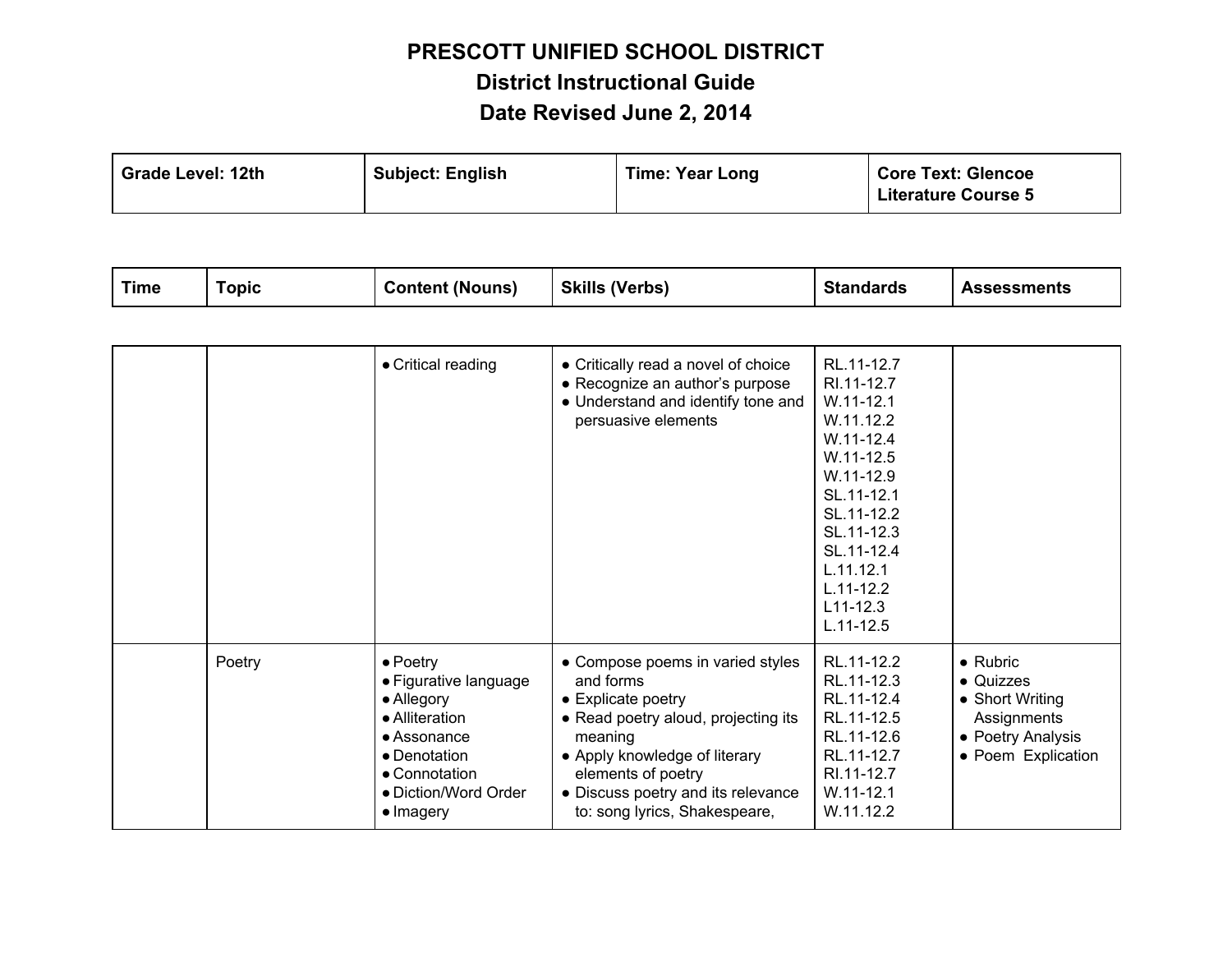| <b>Grade Level: 12th</b> | <b>Subject: English</b> | <b>Time: Year Long</b> | <b>Core Text: Glencoe</b><br><b>Literature Course 5</b> |
|--------------------------|-------------------------|------------------------|---------------------------------------------------------|
|--------------------------|-------------------------|------------------------|---------------------------------------------------------|

| <b>Time</b> | <b>Topic</b> | <b>Content (Nouns)</b>                                                                                                | <b>Skills (Verbs)</b>                                                                                                                                                                                                                                                                                                                                                              | <b>Standards</b>                                                                                                                                                                          | <b>Assessments</b>                                                                 |
|-------------|--------------|-----------------------------------------------------------------------------------------------------------------------|------------------------------------------------------------------------------------------------------------------------------------------------------------------------------------------------------------------------------------------------------------------------------------------------------------------------------------------------------------------------------------|-------------------------------------------------------------------------------------------------------------------------------------------------------------------------------------------|------------------------------------------------------------------------------------|
|             |              |                                                                                                                       |                                                                                                                                                                                                                                                                                                                                                                                    |                                                                                                                                                                                           |                                                                                    |
|             |              | $\bullet$ Irony<br>• Metaphor<br>$\bullet$ Simile<br>$\bullet$ Meter<br>$\bullet$ Rhyme<br>• Symbol<br>$\bullet$ Tone | sacred texts, etc.<br>• Analyze titles<br>• Interpret major indicators<br>• Analyze poetry endings<br>• Divide poems into parts<br>• Examine attitudes, intonations,<br>nuances, and word choice                                                                                                                                                                                   | $W.11 - 12.4$<br>$W.11 - 12.5$<br>$W.11 - 12.9$<br>SL.11-12.1<br>SL.11-12.2<br>SL.11-12.3<br>SL.11-12.4<br>L.11.12.1<br>$L.11 - 12.2$<br>$L11 - 12.3$<br>$L.11 - 12.5$                    |                                                                                    |
| Qrtr 4      | Shakespeare  | • Setting<br>• Character<br>$\bullet$ Plot<br>• Tragedy<br>$\bullet$ Comedy<br>• lambic Pentameter                    | • Possess a basic factual<br>understanding of<br>• Shakespeare's life, work, and<br>time.<br>• Effectively reflectively read,<br>interpret, and appreciate<br>• Shakespeare's plays: His style<br>and themes, especially in terms<br>of form, content, and style.<br>• Comfortably and reflectively read<br>dramatically from<br>• Shakespeare's plays.<br>• Reflect, analyze, and | RL.11-12.2<br>RL.11-12.3<br>RL.11-12.4<br>RL.11-12.5<br>RL.11-12.6<br>RL.11-12.7<br>RI.11-12.7<br>$W.11 - 12.1$<br>W.11.12.2<br>$W.11 - 12.4$<br>$W.11 - 12.5$<br>W.11-12.9<br>SL.11-12.1 | $\bullet$ Rubric<br>• Quizzes<br>$\bullet$ Writing<br>Assignments<br>• Discussions |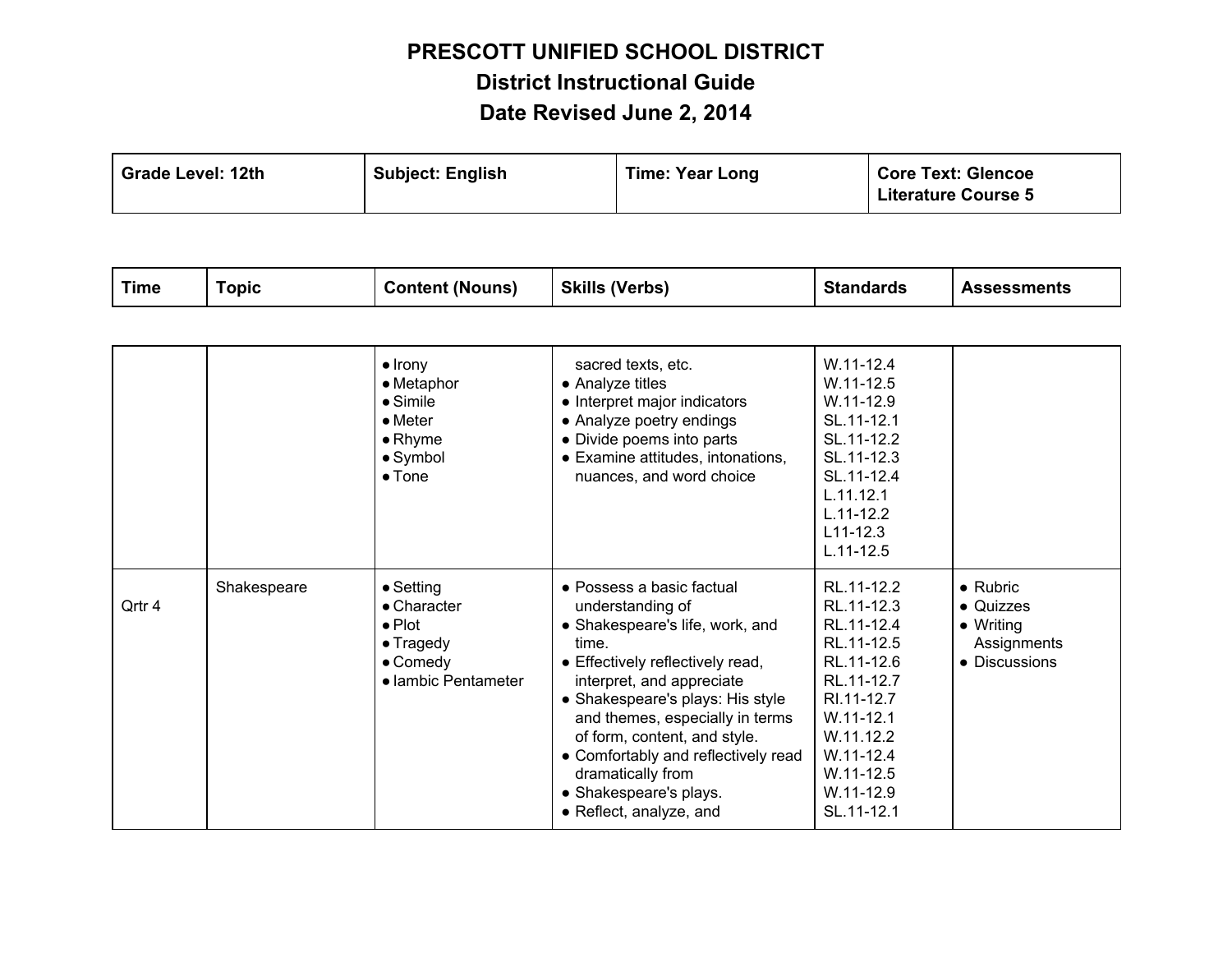| <b>Grade Level: 12th</b> | <b>Subject: English</b> | <b>Time: Year Long</b> | <b>Core Text: Glencoe</b><br><b>Literature Course 5</b> |
|--------------------------|-------------------------|------------------------|---------------------------------------------------------|
|--------------------------|-------------------------|------------------------|---------------------------------------------------------|

|  |  | Time | Topic | <b>Content (Nouns)</b> | <b>Skills (Verbs)</b> | <b>Standards</b> | <b>Assessments</b> |
|--|--|------|-------|------------------------|-----------------------|------------------|--------------------|
|--|--|------|-------|------------------------|-----------------------|------------------|--------------------|

|                                        |                                                                                                                                                                                                                           | comprehend Shakespeare's<br>plays in performance<br>• Develop audience sensitivity<br>• Appreciate drama, film, and<br>literature<br>• Read Julius Caesar<br>• Analyze/discuss/evaluate drama<br>structure and literary elements<br>• Complete written assessment on<br>setting, character development,<br>plot, style, mood and theme<br>• Write a 1-2 page character<br>analysis | SL.11-12.2<br>SL.11-12.3<br>SL.11-12.4<br>L.11.12.1<br>$L.11 - 12.2$<br>$L11 - 12.3$<br>$L.11 - 12.5$                                                            |                                                                                                         |
|----------------------------------------|---------------------------------------------------------------------------------------------------------------------------------------------------------------------------------------------------------------------------|------------------------------------------------------------------------------------------------------------------------------------------------------------------------------------------------------------------------------------------------------------------------------------------------------------------------------------------------------------------------------------|------------------------------------------------------------------------------------------------------------------------------------------------------------------|---------------------------------------------------------------------------------------------------------|
| Non Fiction:<br><b>Functional Text</b> | • Cover Letter<br>$\bullet$ Resume<br>$\bullet$ Letter of<br>Recommendation<br>• Expository writing<br>$\bullet$ Outlining<br>• Peer editing<br>• Self assessment<br>• Note taking<br>$\bullet$ Write an<br>autobiography | • Learn elements of business letter<br>and resume writing<br>• Write a business letter<br>• Write a personal resume<br>• Take comprehensive notes<br>• Organize, Reflect and analyze<br>sub-headings<br>• Identify lists<br>• Research words not understood<br>• Review and highlight crucial<br>points                                                                            | RI 11-12.2<br>RI.11-12.4<br>RI.11-12.5<br>RI.11-12.6<br>$W.11-12.2$<br>$W.11 - 12.4$<br>$W.11 - 12.5$<br>$W.11 - 12.6$<br>W.11-12.10<br>SL.11-12.1<br>SL.11-12.2 | $\bullet$ Rubric<br>$\bullet$ Resume<br>$\bullet$ Cover Letter<br>$\bullet$ Letter of<br>Recommendation |